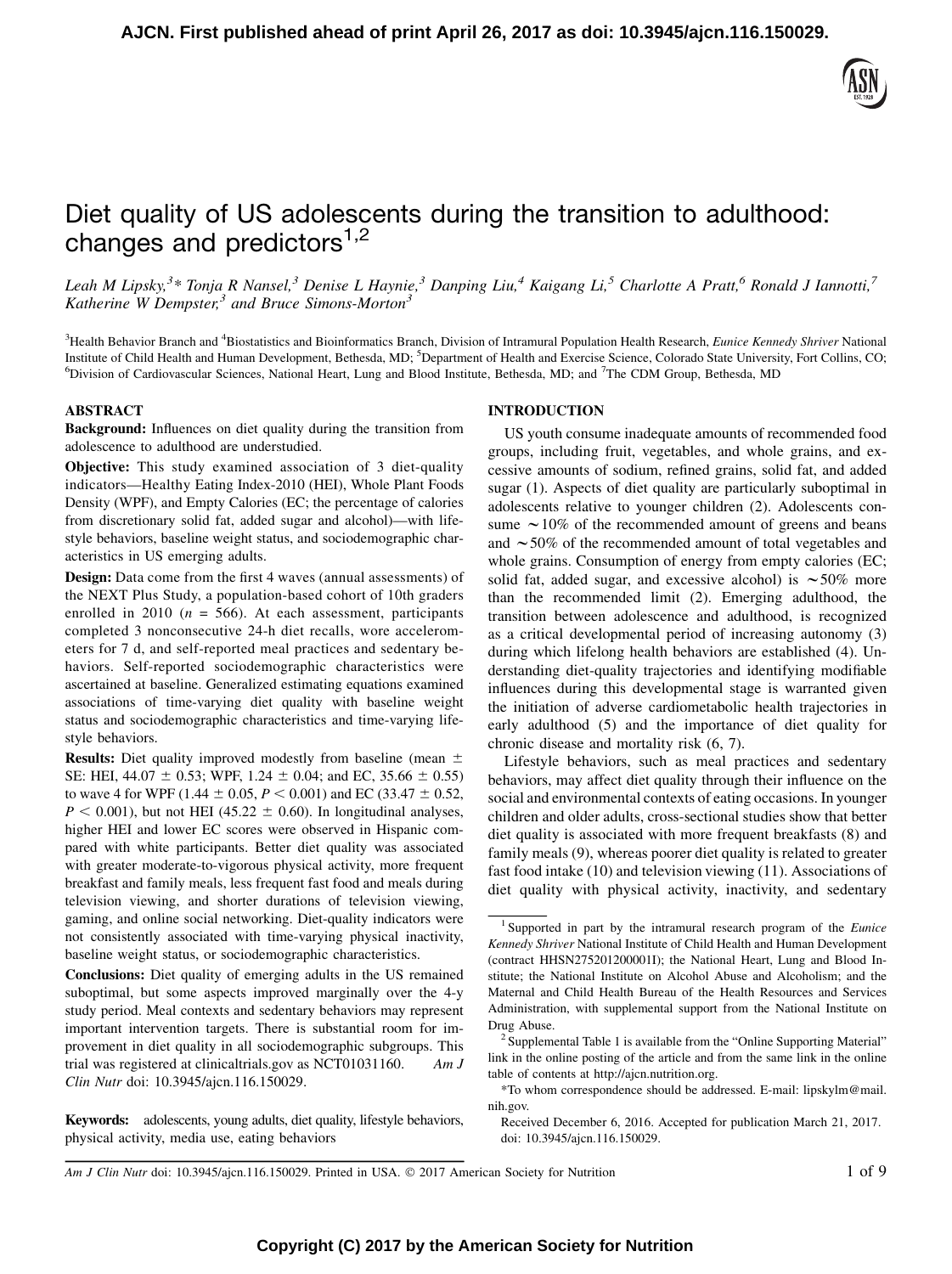behaviors other than television viewing have received less attention in the literature. Physical activity declines between childhood and early adolescence (12), and recent data indicate that  $\leq 10\%$  of older adolescents meet guidelines of  $\geq 60$  min/d of moderate-to-vigorous physical activity when assessed objectively (13). In contrast, adolescents devote more time to media use than any behavior other than sleep, and usage of the various types of media increased considerably (e.g., 19% for television content, 230% for computer use) between 1999 and 2009 (14). Additionally, ~75% of adolescents have access to a smartphone (with only 12% having no access to a cell phone) (15), almost double the proportion owning a cell phone in 2004. Investigating how these behaviors relate to diet quality in US emerging adults may inform intervention strategies for improving diet quality in this population.

Previous research on behavioral correlates of diet quality has focused on intake of specific nutrients (4), food groups (16), or overall energy intake (17). Fewer studies have examined correlates of overall diet quality (10, 18), which give a more holistic representation of dietary intake, taking into account that diet involves a combination of interrelated nutrients and foods (19). Moreover, research in this area has been primarily cross-sectional (10) and is based on geographically limited US samples (16), indicating the need for more generalizable, prospective studies. The purpose of this study was to examine behavioral correlates and baseline predictors of diet quality over the transition to adulthood in a contemporary, diverse national cohort of US 10th graders.

## METHODS

# Sample

The NEXT Generation Health Study is a nationally representative cohort of 2785 10th graders recruited from 81 public, private, and parochial schools in the United States by using a multistage sampling design stratified by census division (20). The participant flow diagram is presented in Figure 1. The NEXT Plus subsample was systematically sampled from among NEXT participants by using geographic cluster sampling to identify 20 urban, suburban, and rural communities in each census division, from which 44 schools were selected. Two classrooms within these schools were randomly selected, from which 7 normalweight [BMI (in kg/m<sup>2</sup>) percentile  $\geq$ 5 to <85] and 7 overweight (BMI percentile  $\geq$ 85) NEXT participants were approached to participate in NEXT Plus to provide additional assessments. An approximately equal number of normal-weight  $(n = 286)$  and overweight ( $n = 281$ ) participants were enrolled (73% response rate); 1 participant refused to complete NEXT Plus assessments after enrollment, leaving 566 NEXT Plus participants for this analysis. Students with no blood conditions associated with increased bleeding risk were eligible to participate in NEXT Plus. Data from the first 4 waves of NEXT Plus were included in this analysis. Participants were assessed annually [wave  $1 = 10$ th grade (2010), wave  $2 = 11$ th grade, wave  $3 = 12$ th grade, wave  $4 = 1$  y after high school] during the spring semester, with 81% retention in wave 4. Parental informed consent and youth assent were obtained at baseline, and youth informed consent was obtained on reaching 18 y of age. Procedures were approved by the Institutional Review Board of the Eunice Kennedy Shriver National Institute of Child Health and Human Development.

#### Diet assessment

Participants completed 3 nonconsecutive 24-h diet recalls annually using the Automated Self-Administered 24-Hour Recall  $(ASA24)^8$  developed by the National Cancer Institute. The ASA24 is a web-based tool for collecting self-administered 24-h diet recalls modeled on and validated against the intervieweradministered Automated Multiple Pass Method 24-h recall (21, 22). Participants were prompted on 2 weekdays and 1 weekend day to complete their recall for the day before and received \$10 for each completed recall for a total of \$30 after completing 3 recalls; recalls occurred over approximately the same period during which participants completed the surveys and wore accelerometers (between 3 wk before and 1 wk after). The ASA24 prompts participants to record details regarding food preparation, brands, portion size, and additions to assigned food codes from the USDA Food and Nutrient Database for Dietary Surveys. This information is used to provide estimates of macronutrient, micronutrient, food categories, and USDA Food Patterns Equivalents Database food groups. In accordance with the method used for excluding records with implausible energy intakes in the Nurses' Health Study, diet data from participants were excluded if estimated mean daily energy intakes were  $<$  500 or  $\geq$  5000 kcal/d. This method produces similar associations of dietary predictors and health outcomes as more complicated methods, such as the Goldberg method or the predicted total energy expenditure method (23). The upper limit was extended in consideration for the age and sex characteristics of the NEXT Plus sample. Approximately 4% of the recalls were excluded; intakes were multiply imputed as described below. Participants were not asked to complete the dietary supplements module.

## Diet quality indicators

Scores on 3 a priori diet-quality indicators, the Healthy Eating Index-2010 (HEI), Whole Plant Food Density (WPF), and EC, were calculated from diet recall data. This set of indicators was selected to reflect both overall diet quality (HEI) as well as more specific overall measures of dietary factors that are most notably underconsumed or overconsumed relative to recommendations (WPF and EC, respectively). The HEI reflects conformance to the 2010 US Dietary Guidelines for Americans, with higher scores indicating greater conformance (24). The total score ranges from 0 to 100 and is calculated by summing 12 component scores, each reflecting a specific aspect of the Dietary Guidelines for Americans. Component scores are truncated, with maximum scores (5, 10, or 20, depending on the component) assigned for intakes meeting the least stringent standard and prorated scores for intakes not meeting the minimum standard. Component scores are referred to as "adequacy components" (total fruit, whole fruit, total vegetables, greens and beans, whole grains, dairy, total protein, seafood and plant proteins, and fatty acids) or "moderation components" (refined grains, sodium, and EC) and are calculated on a per-1000-kcal or percentage-of-calories

<sup>8</sup> Abbreviations used: ASA24, Automated Self-Administered 24-Hour Recall; EC, Empty Calories; GEE, generalized estimating equation; HEI, Healthy Eating Index-2010; MVPA, moderate-to-vigorous physical activity; WPF, Whole Plant Foods Density.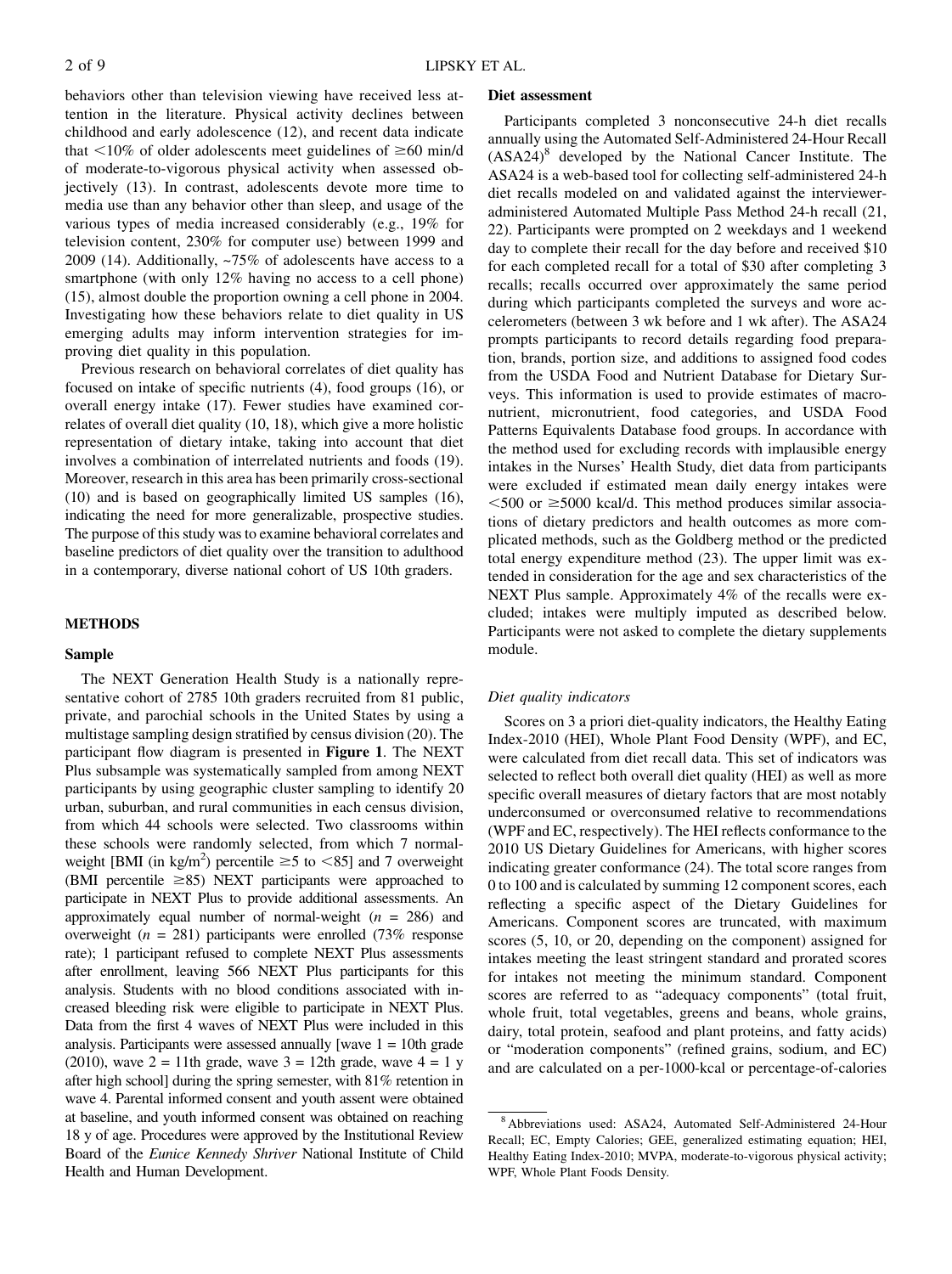

FIGURE 1 Participant flowchart.

basis to enable comparisons of diet quality across individuals with varying energy requirements. The measure was developed for surveillance of all individuals to whom the USDA Food Patterns apply, including children  $\geq 2$  y of age. The measurement's reliability and validity have been established after extensive evaluation, including verification that it is internally consistent, distinguishes meaningful differences in diet quality between individuals, assesses diet quality independent of energy intake, and reflects multiple dimensions of diet quality (25).

WPF (26) is a continuous measure calculated as the sum of cup or ounce equivalents of whole plant foods (whole grains, whole fruit, vegetables, legumes, nuts, and seeds) as based on the disaggregated food groupings in the USDA Food Patterns Equivalents Database per 1000 kcal energy consumed. The measure was developed to reflect the intake of plant foods. Minimum recommendations include 3-cup or 3-oz equivalents per 1000 kcal whole grains, fruits, and vegetables combined (24); no specific guidelines exist for intake of nuts and seeds. The WPF

measurement has been correlated with cardiovascular biomarkers in the general US population (26).

EC was examined as an indicator of discretionary intake (i.e., foods that contribute energy but nominal nutritional value to the diet). The measurement, based on the EC component of the HEI, represents the proportion of energy intake from added sugars, discretionary solid fat, and excess alcohol (24). In contrast to the HEI-2010 EC component, which is a truncated score, we investigated EC as a continuous measurement ranging from 0% to 100% of energy intake. We additionally calculated EC in units of total kcal for descriptive purposes. Recommendations specify that EC should not exceed 19% of energy intake (24).

## Lifestyle behaviors

#### Objectively measured physical activity

Objectively measured physical activity was assessed annually; details have been described elsewhere (13). Briefly, participants were asked to wear an accelerometer (GT3X; ActiGraph) on their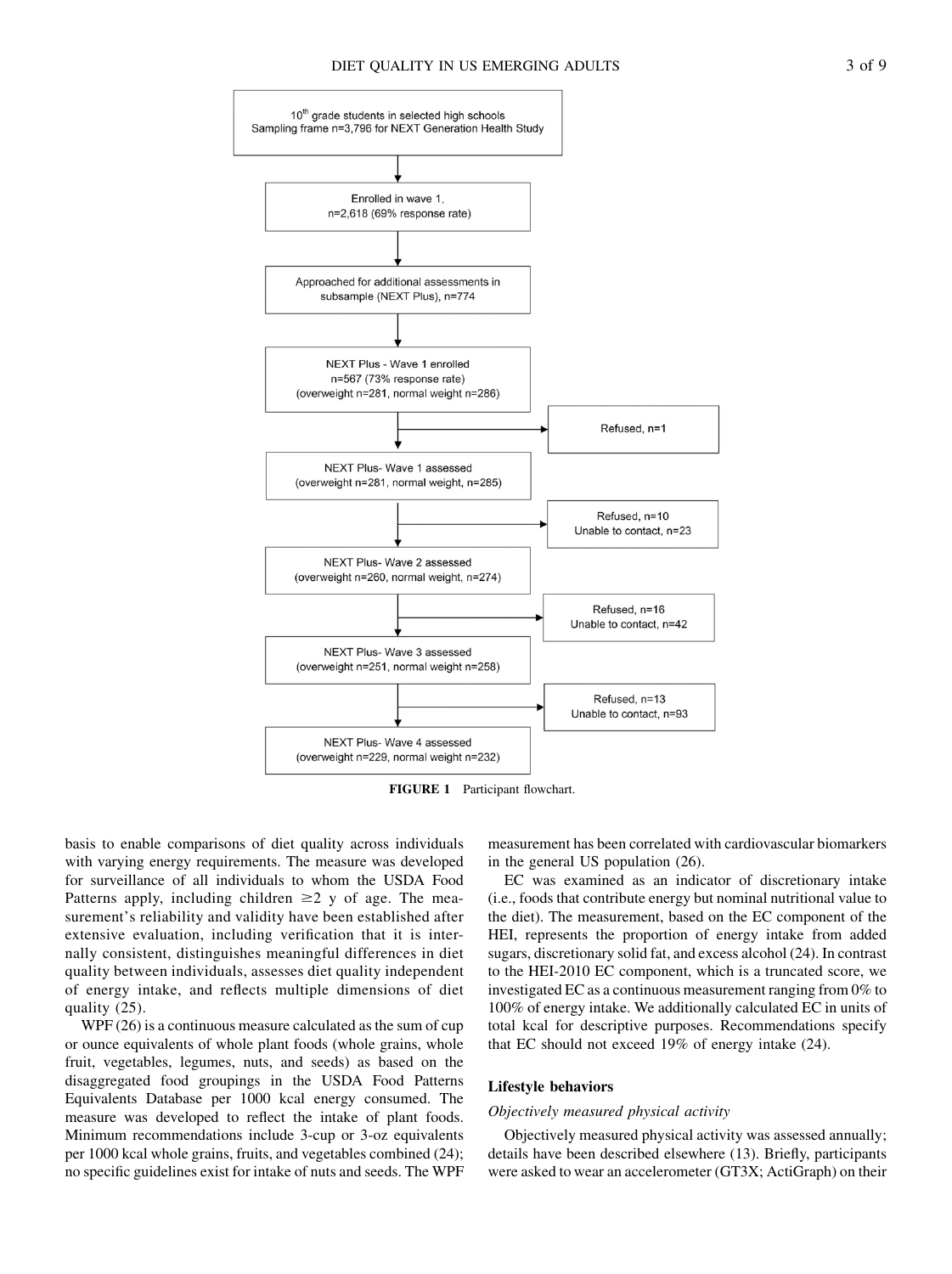hip for  $\geq$  10 h/d for 7 consecutive days, except during swimming or bathing. Data from participants with  $\geq$  500 recorded min/d for 4 d were included. ActiLife (ActiGraph) was used to calculate the average daily number of minutes of moderate-to-vigorous physical activity (MVPA, defined as  $\geq$ 2296 counts/min), and sedentary activity (defined as  $\leq 100$  counts/min) in accordance with published cutoffs (27).

## Meal practices

Questions regarding meal practices on the annual survey were based on items from the multinational Health Behavior in School-Aged Children Study (28). Participants indicated past-week frequency of having breakfast ["How often do you usually have breakfast (more than a glass of milk or fruit juice)"], having family meals ("How often do you have an evening meal together with your mother or stepmother or father or stepfather," assessed waves 1–3 only), watching television during meals ("How often do you watch television during a meal at home," assessed waves 1–3 only), and eating fast food ("How often do you eat in a fast food restaurant"). Responses for family meals and television during meals included never,  $\leq 1$  time/wk, 1–2 d/wk, 3–4 d/wk, 5–6 d/wk, or every day. For fast food, response options included never, rarely  $(<1$  time/mo), 1 time/mo, 2–3 times/mo, 2–4 d/wk, or  $\geq$ 5 d/wk. For breakfast, participants reported separately for weekdays (response options included never and 1, 2, 3, 4, and 5 d) and weekend days [response options included never, 1 d of the weekend (Saturday or Sunday), and both weekend days (Saturday and Sunday)]. Responses were converted to represent the number of days per week by using the midpoint of the response option ranges (e.g., 1–2 d/wk was converted to 1.5). The maximum value for fast food frequency was 5, reflecting  $\geq$  5 d/wk.

## Self-reported sedentary behaviors

Participants reported time spent watching television ["watch television (including videos or DVDs) or use a DVD player"], gaming ["play games on a computer or game console (Playstation, Xbox, GameCube, etc.)"], and social networking ["use a computer or cell phone for chatting online, internet, emailing, texting, tweeting, or similar social networking (other than for a job or school work)"] on the annual survey. Participants responded separately for weekdays and weekend days. Response options included none and  $\sim 0.5$ ,  $\sim 1$ ,  $\sim 2$ ,  $\sim 3$ ,  $\sim 4$ ,  $\sim$  5,  $\sim$  6, or  $\sim$   $\geq$  7 h/d and were converted to the number of hours per day (ranging from 0 to 7). Test-retest reliability in younger international samples for computer and television use has ranged from 0.54 to 0.81 (29, 30).

## Baseline predictors

#### Sociodemographic characteristics

Participants self-reported sociodemographic characteristics at baseline, including sex, race/ethnicity (categorized as non-Hispanic white, non-Hispanic black, Hispanic, and other), and age. In addition, the Family Affluence Scale, an ordinal measurement ranging from 0 (low affluence) to 7 (high affluence), was calculated based on participant survey responses regarding household car and computer ownership, frequency of family vacations, and bedroom sharing (31). Parent education was

ascertained during the consent process and categorized as high school graduate or General Education Development graduate, some post–high school education, and Bachelor's degree or more.

## Anthropometrics

Baseline weight was measured by using a calibrated digital scale (Healthometer 489KL), with excess clothing, shoes, and additional items removed. Baseline height without shoes was measured by using a stadiometer (SECA). Baseline weight status was calculated according to CDC age- and sex-adjusted BMI percentile cutoffs (normal weight: BMI percentile  $\geq 5$  to  $\lt 85$ ; overweight: BMI percentile  $\geq$ 85).

## Statistical analysis

Multiple imputation by chained equations assuming missing at random (32, 33) was used for missing data. Generally,  $\leq 10\%$  of the data for the variables were missing, although because of loss to follow-up, missingness of the diet data reached 28% by wave 4. Fifty imputed datasets were generated by using IVEware (34). Datasets were analyzed separately and results combined by using Rubin's rule in StataSE version 14 (StataCorp LP).

First, by using unadjusted linear regression models with generalized estimating equation (GEE) with robust SE estimation, we estimated the mean values for each diet-quality indicator and lifestyle behavior over time (wave) and performed an overall test for time trend. Next, adjusted GEE models investigated whether baseline weight status and sociodemographic characteristics (age, sex, race/ethnicity, Family Affluence Scale score, parent education) predicted time-varying diet-quality indicators. Finally, the associations of diet-quality indicators with each timevarying lifestyle behavior (meal practices, physical and sedentary activity, and self-reported sedentary behaviors) were estimated by using separate, adjusted GEE models (controlling for baseline weight status and sociodemographic characteristics as in the previous models). Analyses of associations with watching television during meals and with family meals were restricted to waves 1–3 because these were not assessed at wave 4.

## RESULTS

Just over half of the 566 participants were female; baseline age was 16.5 y (Table 1). By design, approximately half of the participants were normal weight, and the other half were overweight or obese at baseline. Over half of the sample was of racial-ethnic minority, and approximately two-thirds of the sample had parents with more than a high school or General Education Development diploma but less than a bachelor's degree. At baseline, mean duration of MVPA was  $\leq$ 30 min/d, and sedentary activity duration exceeded 8 h/d. On average, participants skipped breakfast  $>2$  d/wk and ate at a fast-food restaurant  $\geq$  1 d/wk. Participants reported using a computer or cell phone for social networking nearly 4 h/d, longer than the combined duration of the other sedentary behaviors.

Mean diet quality indicator scores changed modestly over waves 1–4 (Table 2). Minor improvements in diet quality, as indicated by an increase in the WPF score and a decrease in EC, were observed in wave 4 compared with wave 1. The HEI at wave 4 was not statistically significantly different from that at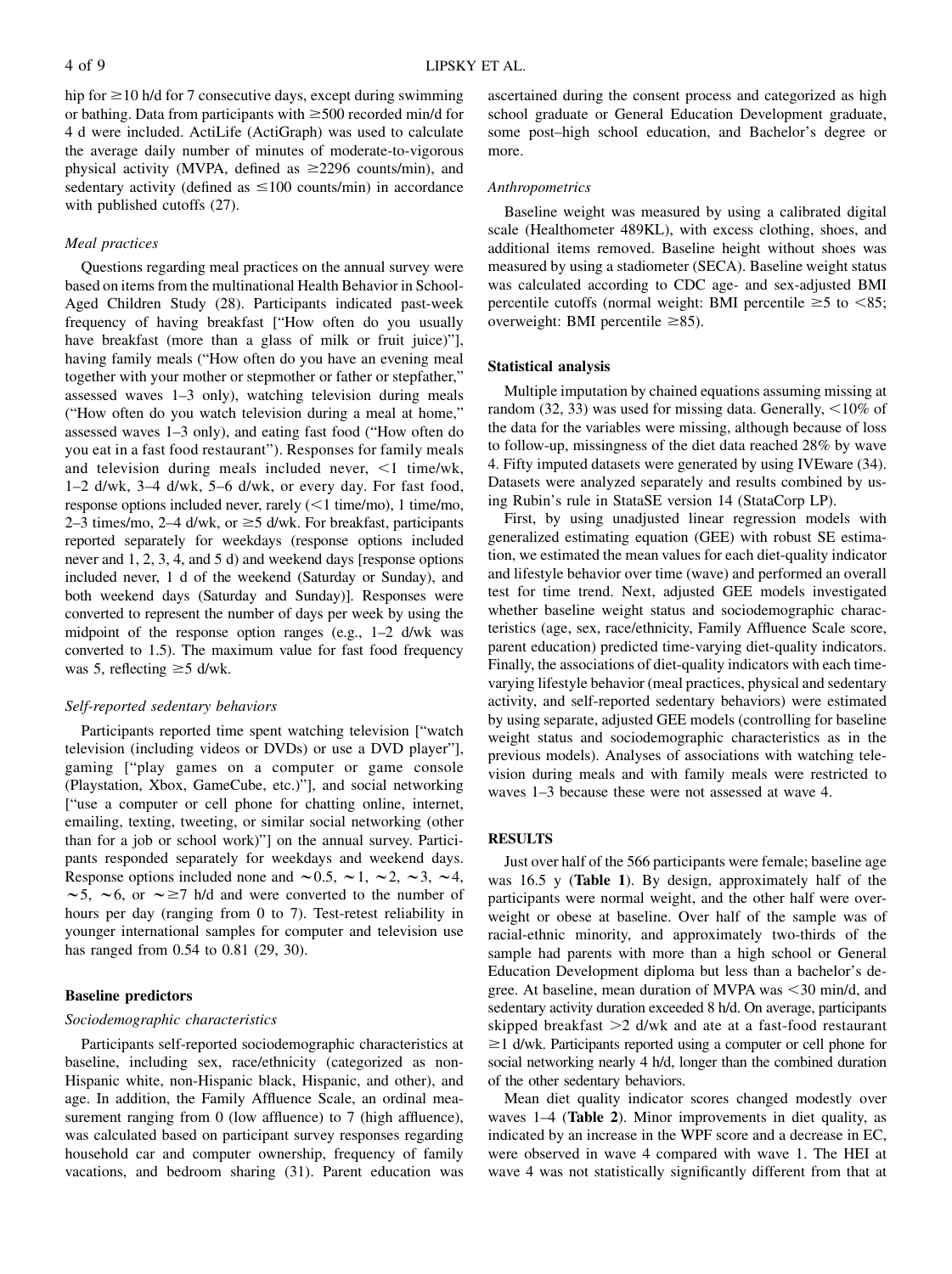#### TABLE 1

Baseline sociodemographics and lifestyle behaviors in the NEXT Plus study ( $n = 566$ , imputations = 50)

|                                              | Mean $\pm$ SE  |
|----------------------------------------------|----------------|
| Sociodemographics                            |                |
| Female, %                                    | $54.6 \pm 2.1$ |
| Age, y                                       | $16.5 \pm 0.0$ |
| Weight status, $\frac{1}{6}$ %               |                |
| Normal weight                                | $51.0 \pm 2.1$ |
| Overweight                                   | $22.8 \pm 1.8$ |
| Obese                                        | $26.3 \pm 1.9$ |
| Race/ethnicity, %                            |                |
| Non-Hispanic white                           | $44.9 \pm 2.1$ |
| Non-Hispanic black                           | $16.6 \pm 1.6$ |
| Hispanic                                     | $33.9 \pm 2.0$ |
| Other                                        | $4.6 \pm 0.9$  |
| Family Affluence Score <sup>2</sup>          | $5.1 \pm 0.1$  |
| Parent education, %                          |                |
| $\leq$ High school graduate/GED <sup>3</sup> | $36.1 \pm 2.0$ |
| Some post-high school                        | $40.5 \pm 2.1$ |
| $\geq$ College degree                        | $24.3 \pm 1.8$ |
| Lifestyle behaviors                          |                |
| Physical activity, h/d                       |                |
| Moderate-to-vigorous physical activity       | $0.4 \pm 0.0$  |
| Sedentary activity                           | $8.3 \pm 0.1$  |
| Meal practices, d/wk                         |                |
| <b>Breakfast</b>                             | $4.6 \pm 0.1$  |
| Family meals                                 | $2.5 \pm 0.1$  |
| Fast food                                    | $1.0 \pm 0.1$  |
| Television during meals                      | $3.3 \pm 0.1$  |
| Sedentary behaviors, h/d                     |                |
| Electronic gaming                            | $1.2 \pm 0.1$  |
| Social networking                            | $3.9 \pm 0.1$  |
| Television viewing                           | $2.3 \pm 0.1$  |

<sup>1</sup> Normal weight: BMI percentile  $\geq$ 5 to <85; overweight: BMI percentile  $\geq$ 85 to <95; obese: BMI percentile  $\geq$ 95. <sup>2</sup> Validated scale ranging from 1 to 5; higher scores reflect greater

affluence.<br><sup>3</sup> GED, General Education Development.

wave 1. Unadjusted time-varying associations between the indicators are presented in the online supplemental material (Supplemental Table 1). As expected, HEI and WPF were positively associated; EC was inversely associated with HEI and WPF.

Baseline sociodemographic characteristics (sex, family affluence, and parent education) were not consistently associated with time-varying diet-quality indicators (**Table 3**), except that more favorable HEI and EC scores were observed in Hispanic relative to non-Hispanic white participants. WPF scores were greater in females than in males, but sex was not related to HEI or EC.

Results from models estimating associations of time-varying diet-quality indicators with time-varying lifestyle behaviors indicate that more MVPAwas associated with higher HEI and WPF, whereas sedentary activity was not associated with any dietquality indicator (Table 4). In contrast, meal practices and self-reported sedentary behaviors were consistently associated with diet quality. More frequent breakfast and family meals were associated with higher HEI and WPF scores and lower EC scores. Conversely, more frequent fast food, television viewing, and social networking were associated with lower HEI and WPF scores and higher EC scores. Similarly, more frequent television during meals was associated with lower HEI and WPF scores, whereas gaming was associated inversely with HEI and positively with EC.

## DISCUSSION

To our knowledge, this is the first longitudinal study of overall diet quality and its association with time-varying lifestyle behaviors in US emerging adults. At baseline, this national cohort of US 10th graders consumed less than half the minimum recommended amount of whole plant foods and met less than half of minimum guidelines overall as indicated by an HEI score of  $<$  50. Intake of EC, accounting for nearly 36% of energy intake, equivalent to  $\sim$  680 kcal/d, was nearly 75% greater than the recommended maximum intake. Diet quality remained well short of minimum guidelines but improved modestly during the transition to young adulthood with respect to WPF and EC. Few sociodemographic differences in diet quality over this 4-y period were observed. In contrast, diet quality over time was associated positively with breakfast and family meal frequency and negatively with frequency of fast food, watching television during meals, and selfreported sedentary behaviors.

Previous cross-sectional studies have shown that diet quality in adolescents is poorer than in younger children (1, 2) and older adults (1, 35). A prospective study of students in Minnesota assessed in 1999 and 2004 showed a decrease in fruit and vegetable intake and an increase in fast-food intake from childhood and young adolescence to older adolescence (16). Only one previous prospective study has reported change in dietary intake between adolescence and adulthood; the study, conducted in Norway in the 1990s, reported a decrease in fruit and vegetable intake and an increase in sweets and chocolate and in sugarcontaining soft drinks between ages 14 and 21 y (36). This evidence, taken together with the current estimates showing stable or modest improvement in diet quality between  $\sim$  16.5 and 20.5 y of age suggests adolescence may represent the nadir of diet quality over the life course.

We observed few associations of diet quality over time with baseline sociodemographic characteristics other than modestly more optimal HEI and EC scores in Hispanic participants relative to non-Hispanic whites. Similarly, several cross-sectional studies conducted after the year 2000 have shown better diet quality in Mexican-Americans and Hispanics relative to non-Hispanic black and non-Hispanic white children, adolescents, and adults (1, 37, 38). The null association of diet quality over time with family affluence is consistent with cross-sectional studies based on data from NHANES collected between 2001 and 2006 showing no association of diet quality with income in youth (1, 37, 38). In contrast, the findings are not consistent with disparities in diet quality observed in The Coronary Artery Risk Development in Young Adults Study, a prospective, multisite study conducted between 1985 and 2006 in adults aged 18–30 y at baseline (35). In that study, socioeconomic disparities in diet quality persisted but decreased over time which, taken in context with this data and other recent evidence, may indicate secular changes in the association of socioeconomic status with diet quality. It should be noted that the present study is not equipped to answer questions about the association of diet quality with severe poverty or food insecurity.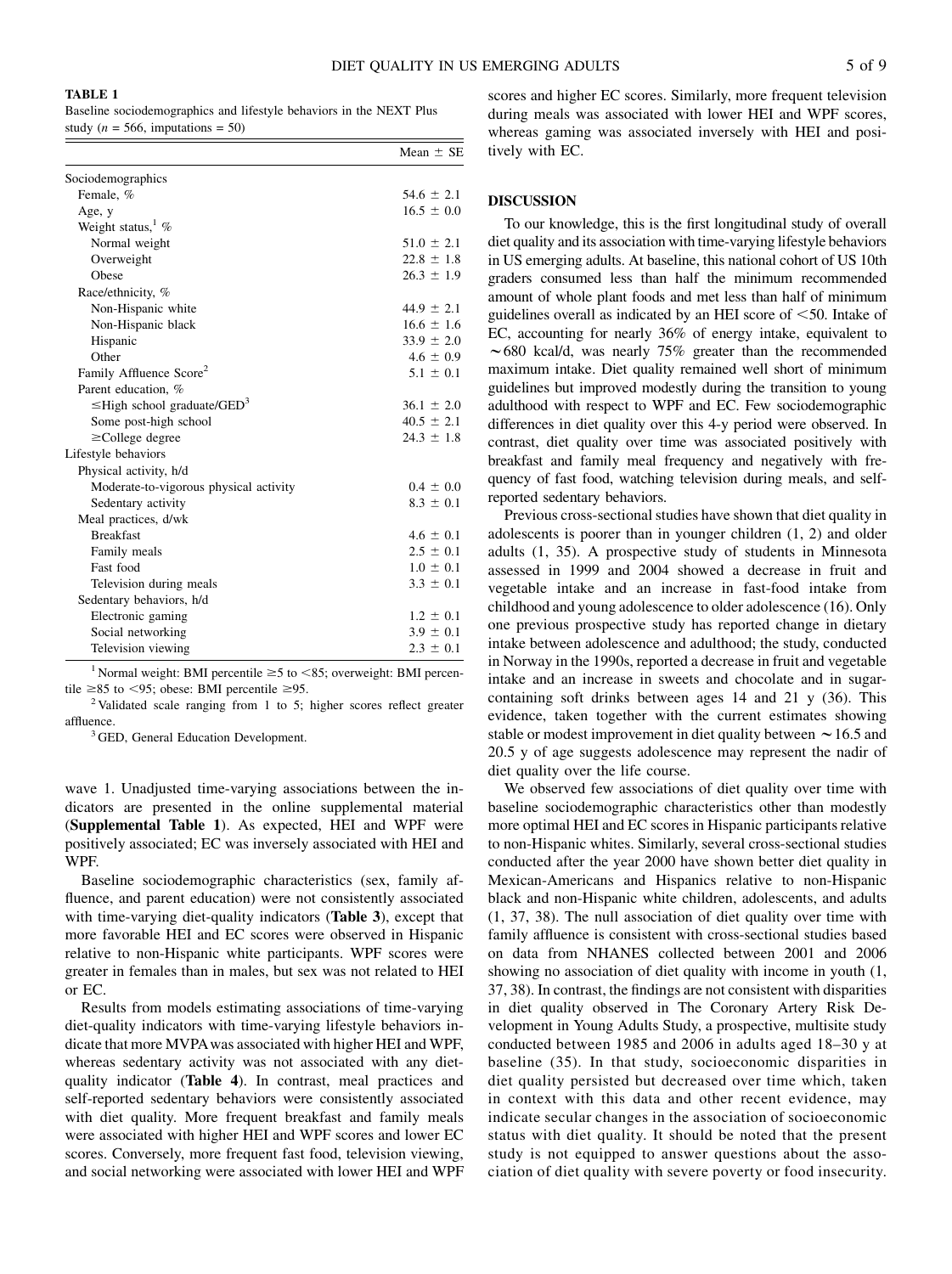#### TABLE 2

Diet-quality indicator scores and lifestyle behaviors by wave in the NEXT Plus study, 2010–2014 ( $n = 566$ , imputations =  $50<sup>1</sup>$ 

|                                           | Wave 1           | Wave 2             | Wave 3             | Wave 4             | $P^2$   |
|-------------------------------------------|------------------|--------------------|--------------------|--------------------|---------|
| Diet-quality indicators                   |                  |                    |                    |                    |         |
| <b>HEI</b>                                | $44.07 \pm 0.53$ | $45.66 \pm 0.52**$ | $44.85 \pm 0.54$   | $45.22 \pm 0.60$   | 0.22    |
| <b>WPF</b>                                | $1.24 \pm 0.04$  | $1.31 \pm 0.04$    | $1.38 \pm 0.06*$   | $1.44 \pm 0.05**$  | < 0.001 |
| EC                                        | $35.66 \pm 0.55$ | $34.02 \pm 0.42**$ | $33.32 \pm 0.47**$ | $33.47 \pm 0.52**$ | < 0.001 |
| Physical activity, h/d                    |                  |                    |                    |                    |         |
| Moderate-to-vigorous<br>physical activity | $0.42 \pm 0.01$  | $0.44 \pm 0.01$    | $0.45 \pm 0.01$    | $0.43 \pm 0.02$    | 0.67    |
| Sedentary activity                        | $8.34 \pm 0.06$  | $8.69 \pm 0.06***$ | $8.59 \pm 0.06**$  | $8.38 \pm 0.08$    | 0.92    |
| Meal practices, d/wk                      |                  |                    |                    |                    |         |
| <b>Breakfast</b>                          | $4.55 \pm 0.10$  | $4.29 \pm 0.10***$ | $4.19 \pm 0.10***$ | $3.85 \pm 0.11***$ | < 0.001 |
| Family meals                              | $2.46 \pm 0.08$  | $2.20 \pm 0.08***$ | $1.98 \pm 0.07***$ |                    | < 0.001 |
| Fast food                                 | $1.02 \pm 0.05$  | $1.00 \pm 0.05$    | $1.04 \pm 0.05$    | $1.19 \pm 0.05**$  | 0.003   |
| Television during meals                   | $3.33 \pm 0.12$  | $2.98 \pm 0.11**$  | $2.86 \pm 0.11***$ |                    | < 0.001 |
| Sedentary behaviors, h/d                  |                  |                    |                    |                    |         |
| Electronic gaming                         | $1.17 \pm 0.06$  | $1.24 \pm 0.06$    | $1.12 \pm 0.06$    | $1.13 \pm 0.07$    | 0.32    |
| Social networking                         | $3.95 \pm 0.11$  | $3.73 \pm 0.10^*$  | $3.80 \pm 0.10$    | $3.88 \pm 0.10$    | 0.72    |
| Television viewing                        | $2.27 \pm 0.08$  | $2.12 \pm 0.07*$   | $2.09 \pm 0.06*$   | $2.17 \pm 0.07$    | 0.19    |

<sup>1</sup> Values are means  $\pm$  SEs. Estimates from linear GEEs predicting time-varying diet quality and lifestyle behaviors over time (no covariates). \*\*\*\*\*\*Different from wave 1: \* $P < 0.05$ , \*\*  $P < 0.01$ , \*\*\*  $P < 0.001$ . EC, Empty Calories (percentage of energy from added sugar, discretionary solid fats, and alcohol); GEE, generalized estimating equation; HEI, Healthy Eating Index-2010 (minimum: 0, maximum: 100; reflects conformance to 2010 Dietary Guidelines for Americans); WPF, Whole Plant Foods Density (continuous measure representing sum of cup or ounce equivalents per 1000 kcal of whole fruits, vegetables, legumes, nuts, and seeds).<br><sup>2</sup> Overall time trend from GEE regression models.

Similarly, with respect to weight status, our findings are in line with those of a recent systematic review, which reported that a majority of studies (18 out of 26) observed null associations between diet-quality indexes and weight status in youth (39). Overall, these findings suggest that suboptimal diet quality is not exclusive to any of these population subgroups.

This study extends the literature on behavioral correlates of diet quality by examining a broad range of time-varying lifestyle behaviors and diet-quality indicators during an understudied developmental stage. Findings largely confirm those from previous studies showing associations of aspects of better diet quality with more frequent breakfast (8, 18) and family meals (40) and with less frequent television viewing during meals (41, 42), eating at fast-food restaurants (17, 43), and overall television viewing (11, 42, 44, 45). The consistency of these associations across a variety of age groups supports the plausibility of causality between the variables, although controlled intervention trials are necessary to confirm these observational findings.

The current findings have implications for understanding the associations of diet quality with objectively measured physical activity and self-reported sedentary behaviors. Time-varying MVPA was positively associated with more favorable timevarying HEI and WPF scores, consistent with previous studies showing positive associations of self-reported physical activity with several aspects of better dietary intake in adolescents and older adults (46, 47). Similarly, the inverse relations of television viewing with all diet quality indicators and of gaming with HEI and EC in this study are consistent with 2 prospective studies that reported inverse associations of these behaviors with aspects of diet quality (e.g., intake of fruits and vegetables, fast food, sugarsweetened beverages, and energy-dense snacks) (44, 48). To our

knowledge, the association of diet quality with social networking and other Internet use has not been examined previously. The inverse association of sedentary behaviors with diet quality may result from concomitant, passive consumption of unhealthy foods (49, 50) or the effects of exposure to marketing for energy-dense foods (51), the latter of which is common to all 3 sedentary behaviors examined herein (52). Our findings are consistent with these hypothesized pathways and suggest the importance of addressing suboptimal eating behaviors in these behavioral contexts.

Limitations of this study include the observational study design, which limits inferences regarding causality, and the reliance on self-reported data for several lifestyle behaviors (meal practices and sedentary behaviors), which may be susceptible to response bias. In addition, the Family Affluence Scale, although a validated measure of family socioeconomic status, may be only a proxy for household income, which may have affected our ability to detect associations with diet quality. Although the diet assessment method may not reflect long-term diet quality, it is likely to represent intake around the same time when other behaviors were assessed. Strengths of the study include the prospective design and repeated assessments of diet and several lifestyle behaviors as well as the use of multiple 24-h recalls for measuring dietary intake, an accelerometer for measuring physical activity, and measured height and weight for assessing weight status. The measurement of and adjustment for several hypothesized confounders are additional strengths. Finally, the use of multiple imputation reduces bias relative to complete case analysis, and the diverse, national sample supports the generalizability of the results.

These findings demonstrate that overall diet quality remains suboptimal across several population subgroups but improves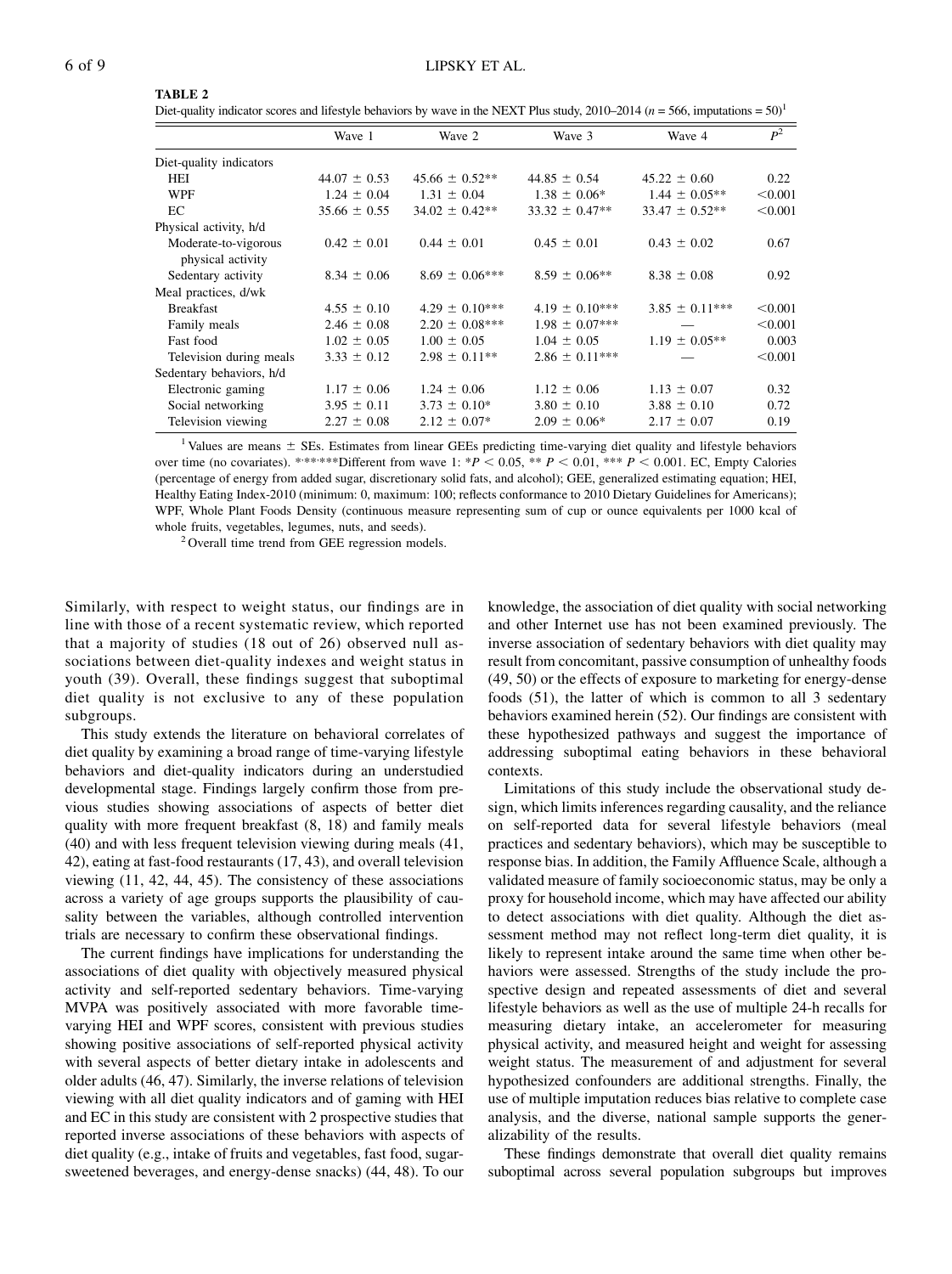# TABLE 3

Associations of time-varying diet quality with baseline weight status and sociodemographic characteristics in the NEXT Plus study, 2010–2014 ( $n = 566$ , imputations = 50)<sup>1</sup>

| Independent variables                                             | Dependent variable |         |                    |                  |                  |       |
|-------------------------------------------------------------------|--------------------|---------|--------------------|------------------|------------------|-------|
|                                                                   | HEI                |         | WPF                |                  | EC               |       |
|                                                                   | $\beta \pm SE$     | P       | $\beta \pm SE$     | $\boldsymbol{P}$ | $\beta \pm SE$   | P     |
| Baseline weight status <sup>2</sup><br>(reference: normal weight) |                    |         |                    |                  |                  |       |
| Overweight                                                        | $-0.49 \pm 1.01$   | 0.63    | $0.05 \pm 0.08$    | 0.57             | $0.55 \pm 0.76$  | 0.47  |
| Obese                                                             | $0.24 \pm 0.86$    | 0.77    | $0.12 \pm 0.07$    | 0.08             | $-0.62 \pm 0.77$ | 0.42  |
| Sex (reference: male)                                             | $1.90 \pm 1.05$    | 0.07    | $0.24 \pm 0.08$    | 0.003            | $1.15 \pm 0.84$  | 0.17  |
| Baseline age, y                                                   | $-0.31 \pm 0.72$   | 0.67    | $0.004 \pm 0.06$   | 0.95             | $-0.06 \pm 0.60$ | 0.92  |
| Height, cm                                                        | $0.03 \pm 0.06$    | 0.64    | $0.0005 \pm 0.005$ | 0.91             | $0.04 \pm 0.04$  | 0.35  |
| Race/ethnicity (reference:<br>non-Hispanic white)                 |                    |         |                    |                  |                  |       |
| Non-Hispanic black                                                | $-0.14 \pm 0.95$   | 0.88    | $-0.14 \pm 0.08$   | 0.09             | $-1.05 \pm 0.84$ | 0.21  |
| Hispanic                                                          | $3.82 \pm 0.95$    | < 0.001 | $0.07 \pm 0.07$    | 0.33             | $-2.52 \pm 0.76$ | 0.001 |
| Other                                                             | $2.51 \pm 1.85$    | 0.17    | $0.22 \pm 0.16$    | 0.18             | $-2.53 \pm 1.66$ | 0.13  |
| Family Affluence Scale <sup>3</sup>                               | $-0.19 \pm 0.28$   | 0.51    | $0.009 \pm 0.02$   | 0.70             | $0.33 \pm 0.23$  | 0.15  |
| Parent education (reference:<br>high school/GED)                  |                    |         |                    |                  |                  |       |
| Post-high school                                                  | $0.83 \pm 0.89$    | 0.35    | $0.10 \pm 0.07$    | 0.19             | $-0.70 \pm 0.56$ | 0.36  |
| $\geq$ Bachelor's degree                                          | $0.43 \pm 1.09$    | 0.70    | $0.11 \pm 0.09$    | 0.20             | $-1.19 \pm 0.90$ | 0.19  |

<sup>1</sup> Estimates from linear generalized estimating equations examining associations of each dependent variable with all independent variables. EC, Empty Calories (percentage of energy from added sugar, discretionary solid fats, and alcohol); GED, General Education Development; HEI, Healthy Eating Index 2010 (minimum: 0, maximum: 100; reflects conformance to 2010 Dietary Guidelines for Americans); WPF, Whole Plant Foods Density (continuous measure representing sum of cup or ounce equivalents per 1000 kcal of whole fruits, vegetables, legumes, nuts, and seeds). <sup>2</sup> Normal weight: BMI percentile  $\geq 5$  to  $\lt 85$ ; overweight; BMI percentile  $\geq 85$  to  $\lt 95$ ; obese:  $\geq 95$ ).

<sup>3</sup> Validated ordinal scale ranging from 1 to 7; higher scores reflect greater affluence.

modestly during emerging adulthood. Improved diet quality over time was consistently associated with several modifiable, timevarying behaviors, including more frequent family meals and

breakfast, less frequent television during meals, and lower duration of television viewing, social networking, and gaming. The potential for age-related differences in developmental, social, and

#### TABLE 4

Time-varying associations of diet quality with physical activity, meal practices and sedentary behaviors in the NEXT Plus study, 2010–2014 ( $n = 566$ , imputations = 50)<sup>1</sup>

|                                        | Dependent variable |         |                  |                  |                  |                  |
|----------------------------------------|--------------------|---------|------------------|------------------|------------------|------------------|
|                                        | HEI                |         | WPF              |                  | ЕC               |                  |
| Independent variables                  | $\beta \pm SE$     | P       | $\beta \pm SE$   | $\boldsymbol{P}$ | $\beta \pm SE$   | $\boldsymbol{P}$ |
| Physical activity, h/d                 |                    |         |                  |                  |                  |                  |
| Moderate-to-vigorous physical activity | $1.99 \pm 0.94$    | 0.03    | $0.32 \pm 0.09$  | 0.001            | $-1.25 \pm 0.78$ | 0.11             |
| Sedentary activity                     | $0.32 \pm 0.22$    | 0.16    | $0.03 \pm 0.02$  | 0.13             | $-0.09 \pm 0.18$ | 0.60             |
| Meal practices, d/wk                   |                    |         |                  |                  |                  |                  |
| <b>Breakfast</b>                       | $0.69 \pm 0.13$    | < 0.001 | $0.06 \pm 0.01$  | < 0.001          | $-0.28 \pm 0.11$ | 0.02             |
| Family meals                           | $0.54 \pm 0.19$    | 0.005   | $0.05 \pm 0.02$  | 0.001            | $-0.35 \pm 0.16$ | 0.03             |
| Fast food                              | $-1.38 \pm 0.25$   | < 0.001 | $-0.11 \pm 0.03$ | < 0.001          | $1.01 \pm 0.23$  | < 0.001          |
| Television during meals                | $-0.48 \pm 0.12$   | < 0.001 | $-0.04 \pm 0.01$ | 0.001            | $0.21 \pm 0.11$  | 0.06             |
| Sedentary behaviors, h/d               |                    |         |                  |                  |                  |                  |
| Television viewing                     | $-0.60 \pm 0.18$   | 0.001   | $-0.06 \pm 0.02$ | < 0.001          | $0.58 \pm 0.16$  | < 0.001          |
| Gaming                                 | $-0.44 \pm 0.20$   | 0.03    | $-0.01 \pm 0.02$ | 0.52             | $0.47 \pm 0.17$  | 0.006            |
| Social networking                      | $-0.55 \pm 0.13$   | < 0.001 | $-0.04 \pm 0.01$ | < 0.001          | $0.32 \pm 0.11$  | 0.003            |

<sup>1</sup> Estimates from generalized estimating equations examining associations of each dependent variable with each independent variable, separately. Covariates included time (wave) and time-varying height and baseline age, sex, weight status, race/ethnicity, Family Affluence Scale score, and parent education. EC, Empty Calories (percentage of energy from added sugar, discretionary solid fats, and alcohol); HEI, Healthy Eating Index-2010 (minimum: 0, maximum: 100; reflects conformance to 2010 Dietary Guidelines for Americans); WPF, Whole Plant Foods Density (continuous measure representing sum of cup or ounce equivalents per 1000 kcal of whole fruits, vegetables, legumes, nuts, and seeds).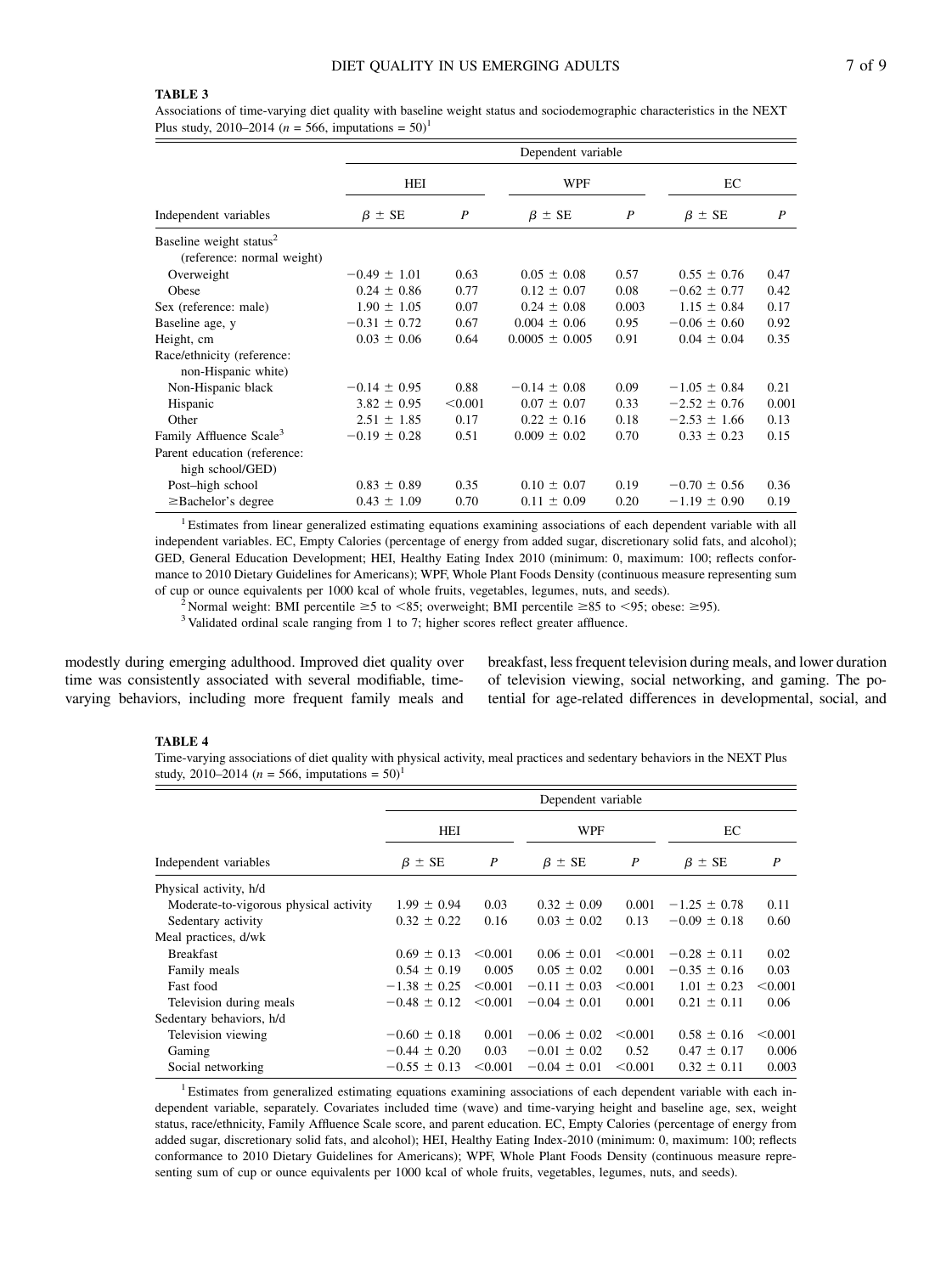environmental characteristics to modify the associations of behavioral factors with diet quality may be an important area for further study. Additionally, the strength of the observed associations of diet-quality indicators with different behavioral factors was similar, although we observed that the associations with MVPA and fast-food frequency tended to be stronger than for other behaviors, which may inform specific behavioral intervention targets. Overall, these findings suggest that there is widespread need for improvement in diet quality in emerging adults. The behavioral correlates identified in this study may represent attractive lifestyle modification targets for achieving this objective.

The authors' responsibilities were as follows—LML: designed the research, analyzed the data, wrote the manuscript, and had primary responsibility for the final content; BS-M, RJI, CAP, DLH, DL, and KL: designed the research; and all authors: interpreted the data, revised the manuscript, read and approved the final manuscript. None of the authors reported a conflict of interest related to the study.

#### REFERENCES

- 1. Hiza HA, Casavale KO, Guenther PM, Davis CA. Diet quality of Americans differs by age, sex, race/ethnicity, income, and education level. J Acad Nutr Diet 2013;113:297–306.
- 2. Banfield EC, Liu Y, Davis JS, Chang S, Frazier-Wood AC. Poor adherence to US dietary guidelines for children and adolescents in the National Health and Nutrition Examination Survey population. J Acad Nutr Diet 2016;116:21–7.
- 3. Nelson MC, Story M, Larson NI, Neumark-Sztainer D, Lytle LA. Emerging adulthood and college-aged youth: an overlooked age for weight-related behavior change. Obesity (Silver Spring) 2008;16: 2205–11.
- 4. Dunn JE, Liu K, Greenland P, Hilner JE, Jacobs DR. Seven-year tracking of dietary factors in young adults: the CARDIA study. Am J Prev Med 2000;18:38–45.
- 5. Murthy VL, Abbasi SA, Siddique J, Colangelo LA, Reis J, Venkatesh BA, Carr JJ, Terry JG, Camhi SM, Jerosch-Herold M, et al. Transitions in metabolic risk and long-term cardiovascular health: Coronary Artery Risk Development in Young Adults (CARDIA) study. J Am Heart Assoc 2016;5:e003934.
- 6. Liese AD, Krebs-Smith SM, Subar AF, George SM, Harmon BE, Neuhouser ML, Boushey CJ, Schap TE, Reedy J. The dietary patterns methods project: synthesis of findings across cohorts and relevance to dietary guidance. J Nutr 2015;145:393–402.
- 7. Harmon BE, Boushey CJ, Shvetsov YB, Ettienne R, Reedy J, Wilkens LR, Le Marchand L, Henderson BE, Kolonel LN. Associations of key diet-quality indexes with mortality in the Multiethnic Cohort: the Dietary Patterns Methods Project. Am J Clin Nutr 2015; 101:587–97.
- 8. Deshmukh-Taskar PR, Radcliffe JD, Liu Y, Nicklas TA. Do breakfast skipping and breakfast type affect energy intake, nutrient intake, nutrient adequacy, and diet quality in young adults? NHANES 1999- 2002. J Am Coll Nutr 2010;29:407–18.
- 9. Fulkerson JA, Loth K, Bruening M, Berge J, Eisenberg ME, Neumark-Sztainer D. Time 2 tlk 2nite: use of electronic media by adolescents during family meals and associations with demographic characteristics, family characteristics, and foods served. J Acad Nutr Diet 2014;114: 1053–8.
- 10. Poti JM, Duffey KJ, Popkin BM. The association of fast food consumption with poor dietary outcomes and obesity among children: is it the fast food or the remainder of the diet? Am J Clin Nutr 2014;99: 162–71.
- 11. Sisson SB, Shay CM, Broyles ST, Leyva M. Television-viewing time and dietary quality among US children and adults. Am J Prev Med 2012;43:196–200.
- 12. Nader PR, Bradley RH, Houts RM, McRitchie SL, O'Brien M. Moderate-to-vigorous physical activity from ages 9 to 15 years. JAMA 2008;300:295–305.
- 13. Li K, Haynie D, Lipsky L, Iannotti RJ, Pratt C, Simons-Morton B. Changes in moderate-to-vigorous physical activity among older adolescents. Pediatrics 2016;138:e20161372.
- 14. Rideout VJ, Foehr UG, Roberts DF. Generation M2: media in the lives of 8- to 18-year-olds. Menlo Park (CA): The Kaiser Family Foundation; 2010.
- 15. Lenhart, A; Pew Research Center. Teen, social media and technology overview 2015. Washington (DC): Pew Research Center; 2015.
- 16. Larson NI, Neumark-Sztainer D, Hannan PJ, Story M. Trends in adolescent fruit and vegetable consumption, 1999–2004: project EAT. Am J Prev Med 2007;32:147–50.
- 17. Schmidt M, Affenito SG, Striegel-Moore R, Khoury PR, Barton B, Crawford P, Kronsberg S, Schreiber G, Obarzanek E, Daniels S. Fastfood intake and diet quality in black and white girls: the National Heart, Lung, and Blood Institute Growth and Health Study. Arch Pediatr Adolesc Med 2005;159:626–31.
- 18. Deshmukh-Taskar PR, Nicklas TA, O'Neil CE, Keast DR, Radcliffe JD, Cho S. The relationship of breakfast skipping and type of breakfast consumption with nutrient intake and weight status in children and adolescents: the National Health and Nutrition Examination Survey 1999-2006. J Am Diet Assoc 2010;110:869–78.
- 19. Hu FB. Dietary pattern analysis: a new direction in nutritional epidemiology. Curr Opin Lipidol 2002;13:3–9.
- 20. Conway KP, Vullo GC, Nichter B, Wang J, Compton WM, Iannotti RJ, Simons-Morton B. Prevalence and patterns of polysubstance use in a nationally representative sample of 10th graders in the United States. J Adolesc Health 2013;52:716–23.
- 21. Kirkpatrick SI, Subar AF, Douglass D, Zimmerman TP, Thompson FE, Kahle LL, George SM, Dodd KW, Potischman N. Performance of the automated self-administered 24-hour recall relative to a measure of true intakes and to an interviewer-administered 24-h recall. Am J Clin Nutr 2014;100:233–40.
- 22. Thompson FE, Dixit-Joshi S, Potischman N, Dodd KW, Kirkpatrick SI, Kushi LH, Alexander GL, Coleman LA, Zimmerman TP, Sundaram ME, et al. Comparison of interviewer-administered and automated selfadministered 24-hour dietary recalls in 3 diverse integrated health systems. Am J Epidemiol 2015;181:970–8.
- 23. Rhee JJ, Sampson L, Cho E, Hughes MD, Hu FB, Willett WC. Comparison of methods to account for implausible reporting of energy intake in epidemiologic studies. Am J Epidemiol 2015;181: 225–33.
- 24. Guenther PM, Casavale KO, Reedy J, Kirkpatrick SI, Hiza HA, Kuczynski KJ, Kahle LL, Krebs-Smith SM. Update of the healthy eating index: HEI-2010. J Acad Nutr Diet 2013;113:569–80.
- 25. Guenther PM, Kirkpatrick SI, Reedy J, Krebs-Smith SM, Buckman DW, Dodd KW, Casavale KO, Carroll RJ. The Healthy Eating Index-2010 is a valid and reliable measure of diet quality according to the 2010 dietary guidelines for Americans. J Nutr 2014;144:399–407.
- 26. Lipsky LM, Cheon K, Nansel TR, Albert PS. Candidate measures of whole plant food intake are related to biomarkers of nutrition and health in the US population (National Health and Nutrition Examination Survey 1999-2002). Nutr Res 2012;32:251–9.
- 27. Trost SG, Loprinzi PD, Moore R, Pfeiffer KA. Comparison of accelerometer cut points for predicting activity intensity in youth. Med Sci Sports Exerc 2011;43:1360–8.
- 28. ICPSR find and analyze data [Internet]. [cited 2016 Nov 21]. Available from: [https://www.icpsr.umich.edu/icpsrweb/ICPSR/ssvd/series/195/](https://www.icpsr.umich.edu/icpsrweb/ICPSR/ssvd/series/195/variables) [variables.](https://www.icpsr.umich.edu/icpsrweb/ICPSR/ssvd/series/195/variables)
- 29. Vereecken CA, Todd J, Roberts C, Mulvihill C, Maes L. Television viewing behaviour and associations with food habits in different countries. Public Health Nutr 2006;9:244–50.
- 30. Bobakova D, Hamrik Z, Badura P, Sigmundova D, Nalecz H, Kalman M. Test-retest reliability of selected physical activity and sedentary behaviour HBSC items in the Czech Republic, Slovakia and Poland. Int J Public Health 2015;60:59–67.
- 31. Currie C, Molcho M, Boyce W, Holstein B, Torsheim T, Richter M. Researching health inequalities in adolescents: the development of the Health Behaviour in School-Aged Children (HBSC) family affluence scale. Soc Sci Med 2008;66:1429–36.
- 32. Little RJ, Rubin DB. Statistical analysis with missing data. 2nd ed. Hoboken (NJ): John Wiley & Sons; 2002.
- 33. Buuren S, Groothuis-Oudshoorn K. MICE: multivariate imputation by chained equations in R. J Stat Softw 2011;45.
- 34. Raghunathan T, Solenberger P, Van Hoewyk J. IVEware: imputation and variance estimation software. Ann Arbor (MI): Survey Methodology Program, Survey Research Center, Institute for Social Research, University of Michigan; 2007.